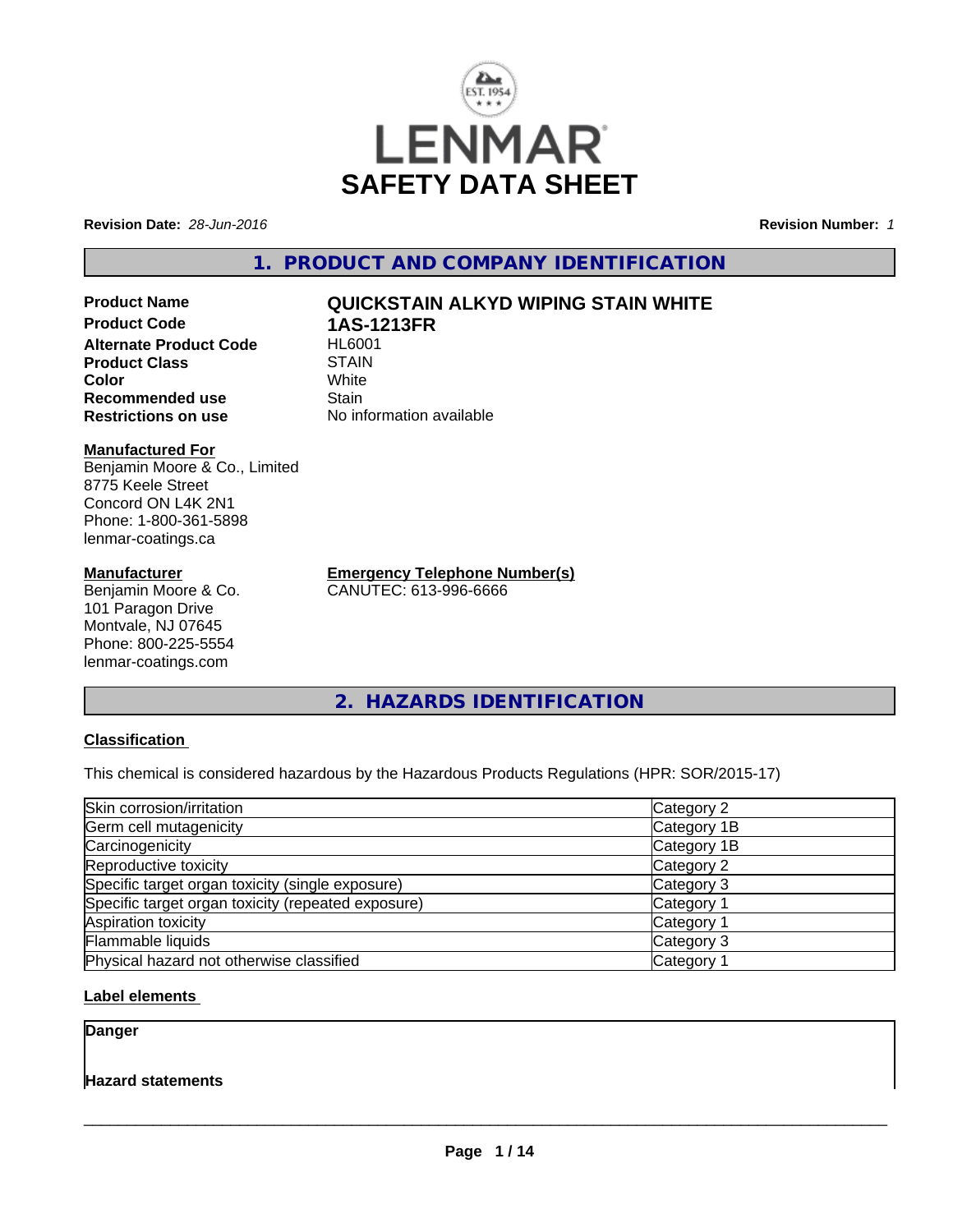# **1AS-1213FR** - **QUICKSTAIN ALKYD WIPING STAIN WHITE**

Causes skin irritation May cause genetic defects May cause cancer Suspected of damaging fertility or the unborn child May cause respiratory irritation. May cause drowsiness or dizziness Causes damage to organs through prolonged or repeated exposure May be fatal if swallowed and enters airways Flammable liquid and vapor Risk of spontaneous combustion



**Appearance** liquid **Odor** solvent

# **Precautionary Statements - Prevention**

Obtain special instructions before use

Do not handle until all safety precautions have been read and understood

Use personal protective equipment as required

Wash face, hands and any exposed skin thoroughly after handling

Do not breathe dust/fume/mist/vapors/spray

Do not eat, drink or smoke when using this product

Use only outdoors or in a well-ventilated area

Keep away from heat/sparks/open flames/hot surfaces, no smoking

Keep container tightly closed

Ground/bond container and receiving equipment

Use explosion-proof electrical/ventilating/lighting/equipment

Use only non-sparking tools

Take precautionary measures against static discharge

Keep cool

Immediately after use, place rags, steel wool or waste used with this product in a sealed water-filled metal container or lay flat to dry.

\_\_\_\_\_\_\_\_\_\_\_\_\_\_\_\_\_\_\_\_\_\_\_\_\_\_\_\_\_\_\_\_\_\_\_\_\_\_\_\_\_\_\_\_\_\_\_\_\_\_\_\_\_\_\_\_\_\_\_\_\_\_\_\_\_\_\_\_\_\_\_\_\_\_\_\_\_\_\_\_\_\_\_\_\_\_\_\_\_\_\_\_\_

# **Precautionary Statements - Response**

If exposed or concerned get medical attention

# **Skin**

If skin irritation occurs get medical attention

If on skin (or hair) take off immediately all contaminated clothing. Rinse skin with water

Wash contaminated clothing before reuse

# **Inhalation**

If inhaled remove victim to fresh air and keep at rest in a position comfortable for breathing

# **Ingestion**

If swallowed immediately call a POISON CENTER or physician Do NOT induce vomiting

# **Fire**

In case of fire use CO2, dry chemical, or foam for extinction

# **Precautionary Statements - Storage**

Store locked up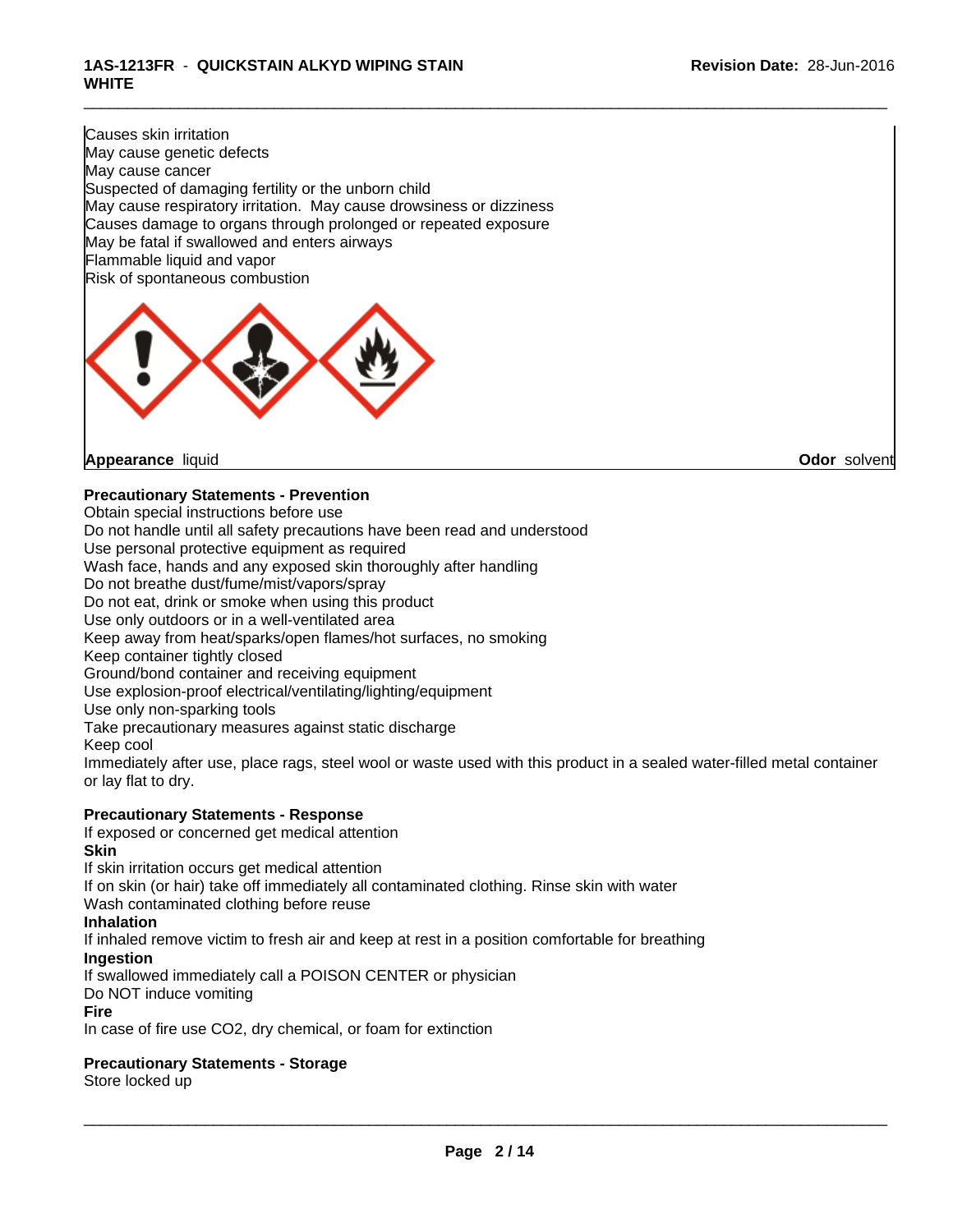Store in a well-ventilated place. Keep container tightly closed

# **Precautionary Statements - Disposal**

Dispose of contents/container to an approved waste disposal plant Materials such as rags used with this product may begin to burn by themselves. After use, put rags in water or lay flat to dry, then discard.

\_\_\_\_\_\_\_\_\_\_\_\_\_\_\_\_\_\_\_\_\_\_\_\_\_\_\_\_\_\_\_\_\_\_\_\_\_\_\_\_\_\_\_\_\_\_\_\_\_\_\_\_\_\_\_\_\_\_\_\_\_\_\_\_\_\_\_\_\_\_\_\_\_\_\_\_\_\_\_\_\_\_\_\_\_\_\_\_\_\_\_\_\_

# **Other information**

No information available

# **3. COMPOSITION INFORMATION ON COMPONENTS**

| <b>Chemical Name</b>                        | <b>CAS-No</b>  | Weight % (max) |
|---------------------------------------------|----------------|----------------|
| Titanium dioxide                            | 13463-67-7     | $10 - 30%$     |
| Hydrotreated light naphtha                  | 64742-49-0     | $5 - 10%$      |
| Solvent naphtha (petroleum), heavy aromatic | 64742-94-5     | $3 - 7%$       |
| Distillates, petroleum, hydrotreated light  | 64742-47-8     | $3 - 7%$       |
| n-Butyl acetate                             | 123-86-4       | $3 - 7%$       |
| Solvent naphtha, petroleum, light aromatic  | 64742-95-6     | $1 - 5%$       |
| Propylene glycol monomethyl ether acetate   | 108-65-6       | $1 - 5%$       |
| 2-Butoxyethanol                             | 111-76-2       | $1 - 5%$       |
| VM&P naphtha                                | 64742-89-8     | $1 - 5%$       |
| 1,2,4-Trimethylbenzene                      | $95 - 63 - 6$  | $1 - 5%$       |
| Stoddard solvent                            | 8052-41-3      | $1 - 5%$       |
| Xvlene                                      | 1330-20-7      | $1 - 5%$       |
| Silicon dioxide, wax coated                 | 112926-00-8    | $1 - 5%$       |
| Aluminum hydroxide                          | 21645-51-2     | $1 - 5%$       |
| Naphthalene                                 | $91 - 20 - 3$  | $0.5 - 1%$     |
| Ethyl benzene                               | $100 - 41 - 4$ | $0.1 - 0.25%$  |

# **4. FIRST AID MEASURES**

| <b>General Advice</b> | If symptoms persist, call a physician. Show this safety data<br>sheet to the doctor in attendance.                                                                                                                         |
|-----------------------|----------------------------------------------------------------------------------------------------------------------------------------------------------------------------------------------------------------------------|
| <b>Eye Contact</b>    | Immediately flush with plenty of water. After initial flushing,<br>remove any contact lenses and continue flushing for at<br>least 15 minutes. Keep eye wide open while rinsing. If<br>symptoms persist, call a physician. |
| <b>Skin Contact</b>   | Wash off immediately with soap and plenty of water<br>removing all contaminated clothes and shoes. If skin<br>irritation persists, call a physician.                                                                       |
| <b>Inhalation</b>     | Move to fresh air. If symptoms persist, call a physician.<br>If not breathing, give artificial respiration. Call a physician<br>immediately.                                                                               |
| Ingestion             | Clean mouth with water and afterwards drink plenty of<br>water. Do not induce vomiting without medical advice.<br>Never give anything by mouth to an unconscious person.                                                   |
|                       |                                                                                                                                                                                                                            |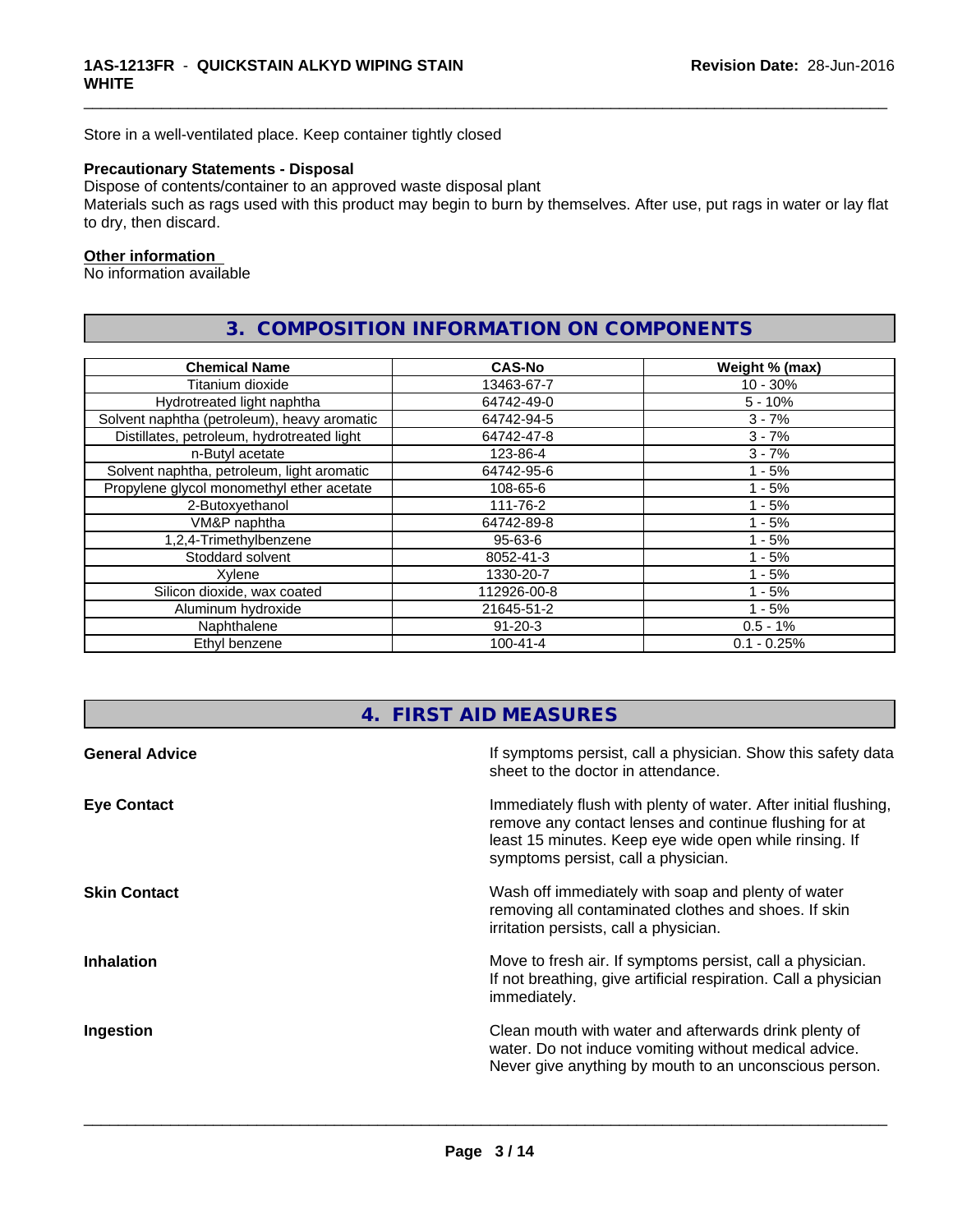**Most Important Symptoms/Effects** No information available.

Consult a physician.

\_\_\_\_\_\_\_\_\_\_\_\_\_\_\_\_\_\_\_\_\_\_\_\_\_\_\_\_\_\_\_\_\_\_\_\_\_\_\_\_\_\_\_\_\_\_\_\_\_\_\_\_\_\_\_\_\_\_\_\_\_\_\_\_\_\_\_\_\_\_\_\_\_\_\_\_\_\_\_\_\_\_\_\_\_\_\_\_\_\_\_\_\_

**Protection Of First-Aiders Victor Constrainers** Use personal protective equipment.

**Notes To Physician Treat symptomatically.** Treat symptomatically.

# **5. FIRE-FIGHTING MEASURES**

|                                                                                                   | <b>Flammable Properties</b>                                       |                                                   |                                                                                                                                              | Vapors may travel considerable distance to a source of<br>ignition and flash back. Vapors may cause flash fire.                                                                                                                                                                     |  |  |
|---------------------------------------------------------------------------------------------------|-------------------------------------------------------------------|---------------------------------------------------|----------------------------------------------------------------------------------------------------------------------------------------------|-------------------------------------------------------------------------------------------------------------------------------------------------------------------------------------------------------------------------------------------------------------------------------------|--|--|
| <b>Suitable Extinguishing Media</b>                                                               |                                                                   |                                                   | Foam, dry powder or water. Use extinguishing measures<br>that are appropriate to local circumstances and the<br>surrounding environment.     |                                                                                                                                                                                                                                                                                     |  |  |
| <b>Protective Equipment And Precautions For</b><br><b>Firefighters</b>                            |                                                                   |                                                   | As in any fire, wear self-contained breathing apparatus<br>pressure-demand, MSHA/NIOSH (approved or equivalent)<br>and full protective gear. |                                                                                                                                                                                                                                                                                     |  |  |
|                                                                                                   | <b>Hazardous Combustion Products</b>                              |                                                   |                                                                                                                                              | Burning may result in carbon dioxide, carbon monoxide<br>and other combustion products of varying composition<br>which may be toxic and/or irritating.                                                                                                                              |  |  |
|                                                                                                   |                                                                   | <b>Specific Hazards Arising From The Chemical</b> | vapors.                                                                                                                                      | Flammable. Flash back possible over considerable<br>distance. Keep product and empty container away from<br>heat and sources of ignition. Closed containers may<br>rupture if exposed to fire or extreme heat. Thermal<br>decomposition can lead to release of irritating gases and |  |  |
|                                                                                                   | <b>Sensitivity To Mechanical Impact</b>                           |                                                   | No.                                                                                                                                          |                                                                                                                                                                                                                                                                                     |  |  |
|                                                                                                   | <b>Sensitivity To Static Discharge</b>                            |                                                   | Yes                                                                                                                                          |                                                                                                                                                                                                                                                                                     |  |  |
| <b>Flash Point Data</b>                                                                           | Flash Point (°F)<br>Flash Point (°C)<br><b>Flash Point Method</b> |                                                   | 79<br>26<br><b>PMCC</b>                                                                                                                      |                                                                                                                                                                                                                                                                                     |  |  |
|                                                                                                   | <b>Flammability Limits In Air</b>                                 |                                                   |                                                                                                                                              |                                                                                                                                                                                                                                                                                     |  |  |
|                                                                                                   | <b>Lower Explosion Limit</b><br><b>Upper Explosion Limit</b>      |                                                   | Not available<br>Not available                                                                                                               |                                                                                                                                                                                                                                                                                     |  |  |
| <b>NFPA</b>                                                                                       | Health: 2                                                         | Flammability: 3                                   | Instability: 0                                                                                                                               | Special: Not Applicable                                                                                                                                                                                                                                                             |  |  |
| <b>NFPA Legend</b><br>0 - Not Hazardous<br>1 - Slightly<br>2 - Moderate<br>3 - High<br>4 - Severe |                                                                   |                                                   |                                                                                                                                              |                                                                                                                                                                                                                                                                                     |  |  |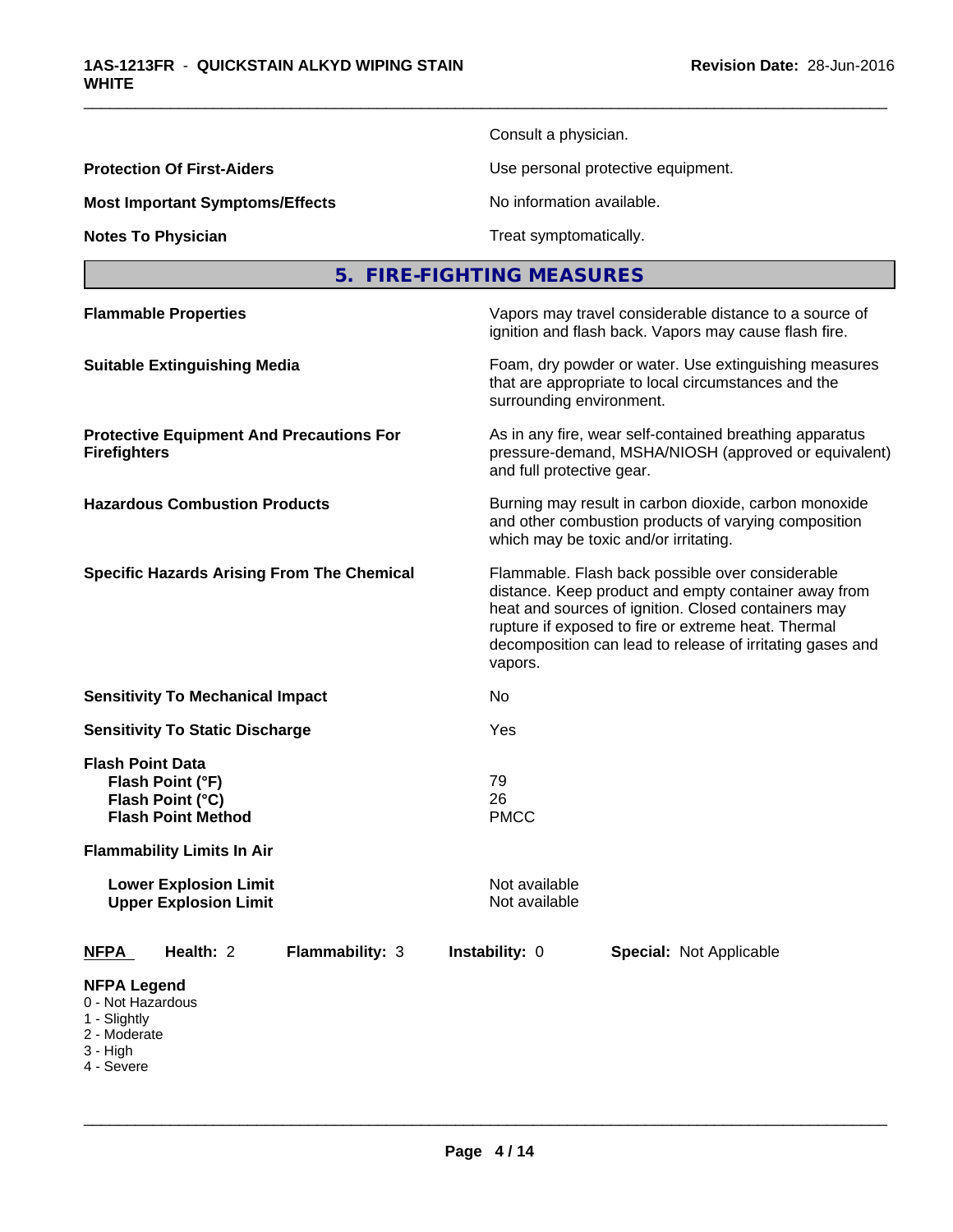*The ratings assigned are only suggested ratings, the contractor/employer has ultimate responsibilities for NFPA ratings where this system is used.*

\_\_\_\_\_\_\_\_\_\_\_\_\_\_\_\_\_\_\_\_\_\_\_\_\_\_\_\_\_\_\_\_\_\_\_\_\_\_\_\_\_\_\_\_\_\_\_\_\_\_\_\_\_\_\_\_\_\_\_\_\_\_\_\_\_\_\_\_\_\_\_\_\_\_\_\_\_\_\_\_\_\_\_\_\_\_\_\_\_\_\_\_\_

*Additional information regarding the NFPA rating system is available from the National Fire Protection Agency (NFPA) at www.nfpa.org.*

# **6. ACCIDENTAL RELEASE MEASURES**

| <b>Personal Precautions</b>      | Remove all sources of ignition. Take precautions to<br>prevent flashback. Ground and bond all containers and<br>handling equipment. Take precautionary measures against<br>static discharges. Ensure adequate ventilation. Avoid<br>contact with skin, eyes and clothing. Use personal<br>protective equipment.  |
|----------------------------------|------------------------------------------------------------------------------------------------------------------------------------------------------------------------------------------------------------------------------------------------------------------------------------------------------------------|
| <b>Other Information</b>         | Prevent further leakage or spillage if safe to do so. Do not<br>allow material to contaminate ground water system.<br>Prevent product from entering drains. Do not flush into<br>surface water or sanitary sewer system. Local authorities<br>should be advised if significant spillages cannot be<br>contained. |
| <b>Environmental Precautions</b> | See Section 12 for additional Ecological Information.                                                                                                                                                                                                                                                            |
| <b>Methods For Clean-Up</b>      | Dam up. Soak up with inert absorbent material. Use a<br>non-sparking or explosion proof means to transfer material<br>to a sealed, appropriate container for disposal. Clean<br>contaminated surface thoroughly.                                                                                                 |

**7. HANDLING AND STORAGE**

|                | protective equipment. Do not breathe vapors or<br>Use only in ventilated areas. Prevent vapor build<br>providing adequate ventilation during and after u                                                                                                                                                                                                                                                  |
|----------------|-----------------------------------------------------------------------------------------------------------------------------------------------------------------------------------------------------------------------------------------------------------------------------------------------------------------------------------------------------------------------------------------------------------|
|                | Take precautionary measures against static disc<br>To avoid ignition of vapors by static electricity dis<br>all metal parts of the equipment must be ground<br>away from heat, sparks and flame. Do not smoke<br>Extinguish all flames and pilot lights, and turn off<br>heaters, electric motors and other sources of ign<br>during use and until all vapors are gone. Ignition<br>flash back may occur. |
| <b>Storage</b> | Keep containers tightly closed in a dry, cool and<br>well-ventilated place. Keep away from heat. Kee<br>from open flames, hot surfaces and sources of ig<br>Keep in properly labeled containers. Keep out of                                                                                                                                                                                              |

**Handling Handling Avoid contact with skin, eyes and clothing. Wear personal <b>Handling** protective equipment. Do not breathe vapors or spray mist. Use only in ventilated areas. Prevent vapor build-up by providing adequate ventilation during and after use.

> Take precautionary measures against static discharges. To avoid ignition of vapors by static electricity discharge, all metal parts of the equipment must be grounded. Keep away from heat, sparks and flame. Do not smoke. Extinguish all flames and pilot lights, and turn off stoves, heaters, electric motors and other sources of ignition during use and until all vapors are gone. Ignition and/or flash back may occur.

well-ventilated place. Keep away from heat. Keep away from open flames, hot surfaces and sources of ignition. Keep in properly labeled containers. Keep out of the reach of children.

**DANGER** - Rags, steel wool or waste soaked with this product may spontaneously catch fire if improperly discarded. Immediately after use, place rags, steel wool or waste in a sealed water-filled metal container.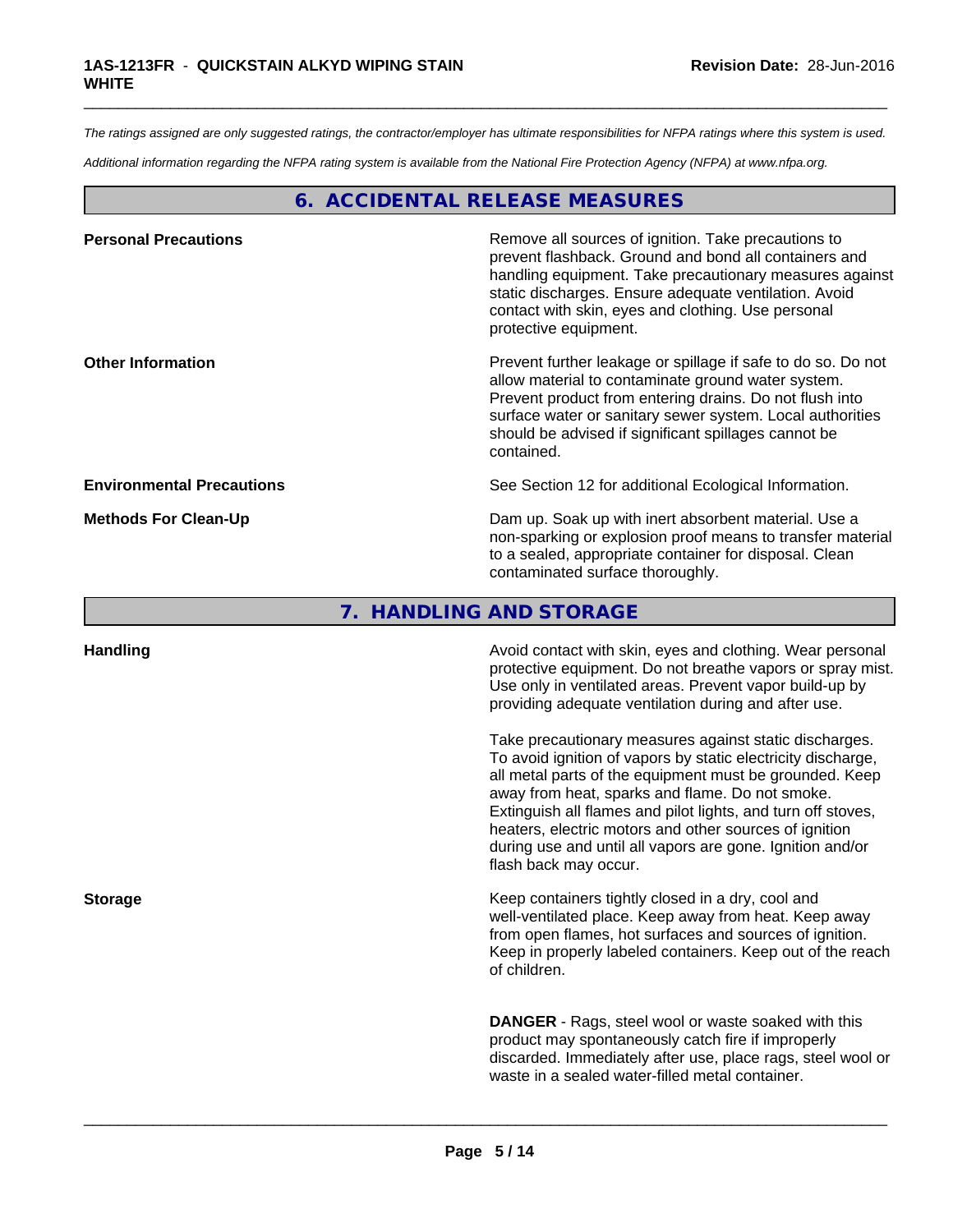**Incompatible Materials Incompatible with strong acids and bases and strong** oxidizing agents.

# **8. EXPOSURE CONTROLS / PERSONAL PROTECTION**

\_\_\_\_\_\_\_\_\_\_\_\_\_\_\_\_\_\_\_\_\_\_\_\_\_\_\_\_\_\_\_\_\_\_\_\_\_\_\_\_\_\_\_\_\_\_\_\_\_\_\_\_\_\_\_\_\_\_\_\_\_\_\_\_\_\_\_\_\_\_\_\_\_\_\_\_\_\_\_\_\_\_\_\_\_\_\_\_\_\_\_\_\_

# **Exposure Limits**

| <b>Chemical Name</b>        | <b>ACGIH</b>     | <b>Alberta</b>                 | <b>British Columbia</b>       | <b>Ontario</b>                | Quebec                        |
|-----------------------------|------------------|--------------------------------|-------------------------------|-------------------------------|-------------------------------|
| Titanium dioxide            | 10 $mg/m3$ - TWA | 10 $mq/m3$ - TWA               | 10 $mg/m3$ - TWA              | 10 $mq/m3$ - TWA              | 10 mg/m <sup>3</sup> - TWAEV  |
|                             |                  |                                | $3$ mg/m <sup>3</sup> - TWA   |                               |                               |
| Distillates, petroleum,     | N/E              | N/E                            | 200 mg/m <sup>3</sup> - TWA   | N/E                           | N/E                           |
| hydrotreated light          |                  |                                | Skin absorption can           |                               |                               |
|                             |                  |                                | contribute to overall         |                               |                               |
|                             |                  |                                | exposure.                     |                               |                               |
| n-Butyl acetate             | 150 ppm - TWA    | 150 ppm - TWA                  | 20 ppm - TWA                  | 150 ppm - TWA                 | 150 ppm - TWAEV               |
|                             | 200 ppm - STEL   | 713 mg/m <sup>3</sup> - TWA    |                               | 200 ppm - STEL                | 713 mg/m <sup>3</sup> - TWAEV |
|                             |                  | 200 ppm - STEL                 |                               |                               | 200 ppm - STEV                |
|                             |                  | 950 mg/m <sup>3</sup> - STEL   |                               |                               | 950 mg/m <sup>3</sup> - STEV  |
| Propylene glycol monomethyl | N/E              | N/E                            | 50 ppm - TWA                  | 50 ppm - TWA                  | N/E                           |
| ether acetate               |                  |                                | 75 ppm - STEL                 | $270$ mg/m <sup>3</sup> - TWA |                               |
| 2-Butoxyethanol             | 20 ppm - TWA     | 20 ppm - TWA                   | 20 ppm - TWA                  | 20 ppm - TWA                  | 20 ppm - TWAEV                |
|                             |                  | 97 mg/m $3$ - TWA              |                               |                               | 97 mg/m $3$ - TWAEV           |
| Stoddard solvent            | 100 ppm - TWA    | 100 ppm - TWA                  | 290 mg/m <sup>3</sup> - TWA   | 525 mg/m <sup>3</sup> - TWA   | 100 ppm - TWAEV               |
|                             |                  | 572 mg/m <sup>3</sup> - TWA    | 580 mg/m <sup>3</sup> - STEL  |                               | 525 mg/m <sup>3</sup> - TWAEV |
| Xylene                      | 100 ppm - TWA    | 100 ppm - TWA                  | 100 ppm - TWA                 | 100 ppm - TWA                 | 100 ppm - TWAEV               |
|                             | 150 ppm - STEL   | 434 mg/m <sup>3</sup> - TWA    | 150 ppm - STEL                | 150 ppm - STEL                | 434 mg/m <sup>3</sup> - TWAEV |
|                             |                  | 150 ppm - STEL                 |                               |                               | 150 ppm - STEV                |
|                             |                  | 651 mg/m $3 -$ STEL            |                               |                               | 651 mg/m $3 -$ STEV           |
| Silicon dioxide, wax coated | N/E              | N/E                            | $4$ mg/m <sup>3</sup> - TWA   | N/E                           | 6 mg/m <sup>3</sup> - TWAEV   |
|                             |                  |                                | 1.5 mg/m <sup>3</sup> - TWA   |                               |                               |
| Aluminum hydroxide          | 1 mg/m $3 - TWA$ | N/E                            | $1.0$ mg/m <sup>3</sup> - TWA | 1 mg/m <sup>3</sup> - TWA     | N/E                           |
| Naphthalene                 | 10 ppm - TWA     | 10 ppm - TWA                   | 10 ppm - TWA                  | 10 ppm - $TWA$                | 10 ppm - TWAEV                |
|                             | <b>Skin</b>      | 52 mg/m $3$ - TWA              | 15 ppm - STEL                 | 15 ppm - STEL                 | 52 mg/m <sup>3</sup> - TWAEV  |
|                             |                  | 15 ppm - STEL                  | Skin absorption can           | Danger of cutaneous           | 15 ppm - STEV                 |
|                             |                  | 79 mg/m <sup>3</sup> - STEL    | contribute to overall         | absorption                    | 79 mg/m $3 -$ STEV            |
|                             |                  | Substance may be               | exposure.                     |                               |                               |
|                             |                  | readily absorbed               |                               |                               |                               |
|                             |                  | through intact skin            |                               |                               |                               |
| Ethyl benzene               | 20 ppm - TWA     | 100 ppm - TWA                  | 20 ppm - TWA                  | 20 ppm - TWA                  | 100 ppm - TWAEV               |
|                             |                  | 434 mg/m <sup>3</sup> - TWA    |                               |                               | 434 mg/m <sup>3</sup> - TWAEV |
|                             |                  | 125 ppm - STEL                 |                               |                               | 125 ppm - STEV                |
|                             |                  | $543$ mg/m <sup>3</sup> - STEL |                               |                               | 543 mg/m $3 -$ STEV           |

#### **Legend**

ACGIH - American Conference of Governmental Industrial Hygienists Alberta - Alberta Occupational Exposure Limits British Columbia - British Columbia Occupational Exposure Limits Ontario - Ontario Occupational Exposure Limits Quebec - Quebec Occupational Exposure Limits

N/E - Not established

# **Personal Protective Equipment**

**Engineering Measures Ensure 2018** Ensure adequate ventilation, especially in confined areas.

**Eye/Face Protection** Safety glasses with side-shields. If splashes are likely to occur, wear: Tightly fitting safety goggles **Skin Protection**<br> **Respiratory Protection**<br> **Respiratory Protection**<br> **Protective gloves and impervious clothing.**<br>
Use only with adequate ventilation. In oper Use only with adequate ventilation. In operations where exposure limits are exceeded, use a NIOSH approved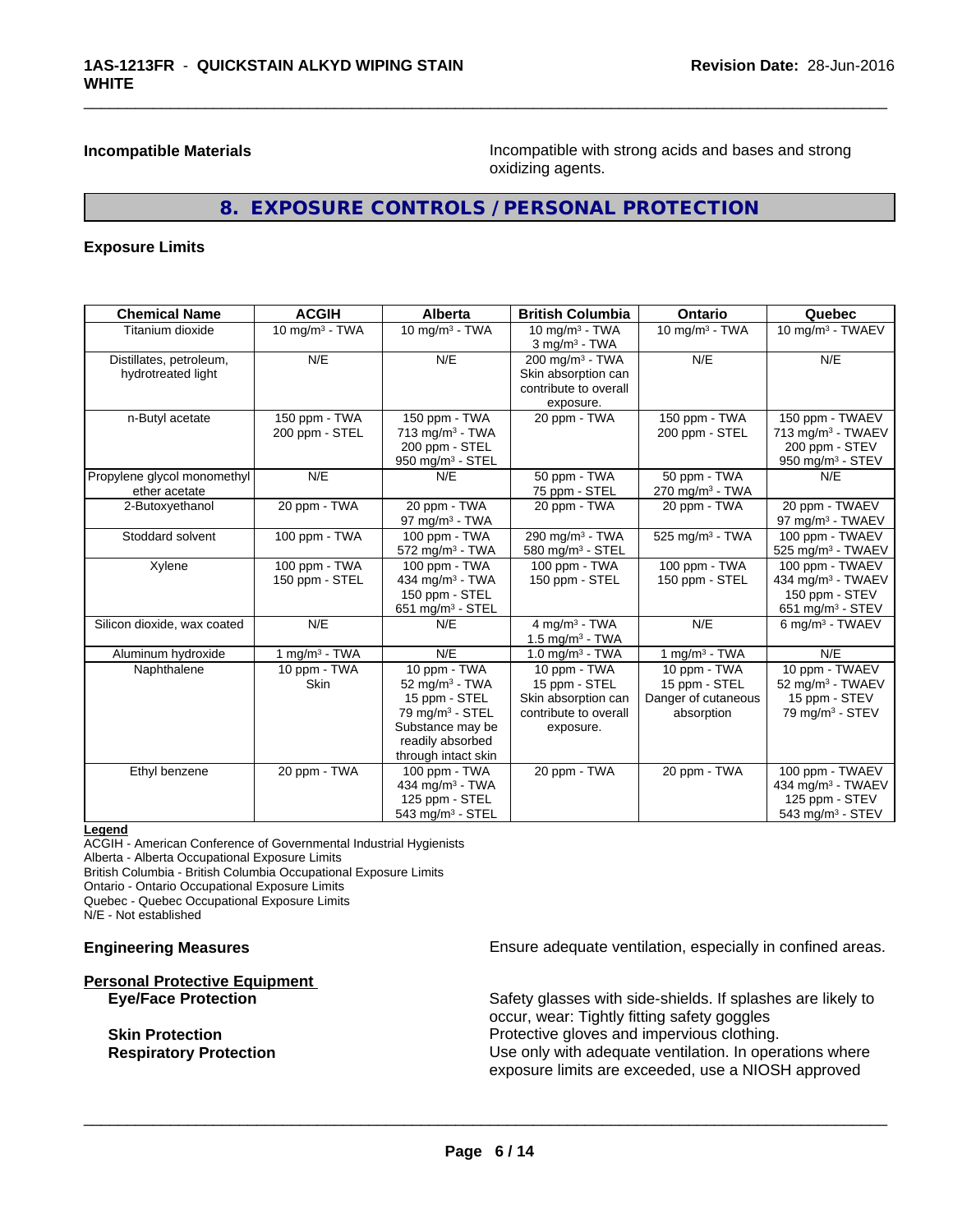respirator that has been selected by a technically qualified person for the specific work conditions. When spraying the product or applying in confined areas, wear a NIOSH approved respirator specified for paint spray or organic vapors.

#### **Hygiene Measures Avoid contact with skin, eyes and clothing. Remove and Avoid contact with skin, eyes and clothing. Remove and** wash contaminated clothing before re-use. Wash thoroughly after handling.

# **9. PHYSICAL AND CHEMICAL PROPERTIES**

**Appearance** liquid **Odor** solvent **Odor Threshold No information available No information available Density (lbs/gal)** 8.9 - 9.1 **Specific Gravity** 1.06 - 1.09 **pH** No information available **Viscosity (cps)** No information available<br> **Solubility** No information available<br>
No information available **Water Solubility Water Solubility No information available Evaporation Rate No information available No information available Vapor Pressure** No information available **Vapor Density No information available No information available Wt.** % Solids 60 **Vol. % Solids** 35 - 45 **Wt.** % Volatiles 40 - 50 **Vol. % Volatiles** 55 - 65 **VOC Regulatory Limit (g/L)** < 550 **Boiling Point (°F)** 252 **Boiling Point (°C)** 122<br>**Freezing Point (°F)** No i **Freezing Point (°C)**<br> **Flash Point (°F)**<br> **Flash Point (°F)**<br> **Flash Point (°F) Flash Point (°F) Flash Point (°C)** 26 **Flash Point Method** PMCC **Flammability (solid, gas)** Not applicable **Upper Explosion Limit** Not applicable **Lower Explosion Limit** Not applicable **Autoignition Temperature (°F)** No information available **Autoignition Temperature (°C)** No information available **Decomposition Temperature (°F)** No information available **Decomposition Temperature (°C)** No information available **Partition Coefficient (n-octanol/water)** No information available

**No information available Freezing Point (°F)** No information available

\_\_\_\_\_\_\_\_\_\_\_\_\_\_\_\_\_\_\_\_\_\_\_\_\_\_\_\_\_\_\_\_\_\_\_\_\_\_\_\_\_\_\_\_\_\_\_\_\_\_\_\_\_\_\_\_\_\_\_\_\_\_\_\_\_\_\_\_\_\_\_\_\_\_\_\_\_\_\_\_\_\_\_\_\_\_\_\_\_\_\_\_\_

**10. STABILITY AND REACTIVITY**

**Reactivity Not Applicable Not Applicable** 

 $\overline{\phantom{a}}$  ,  $\overline{\phantom{a}}$  ,  $\overline{\phantom{a}}$  ,  $\overline{\phantom{a}}$  ,  $\overline{\phantom{a}}$  ,  $\overline{\phantom{a}}$  ,  $\overline{\phantom{a}}$  ,  $\overline{\phantom{a}}$  ,  $\overline{\phantom{a}}$  ,  $\overline{\phantom{a}}$  ,  $\overline{\phantom{a}}$  ,  $\overline{\phantom{a}}$  ,  $\overline{\phantom{a}}$  ,  $\overline{\phantom{a}}$  ,  $\overline{\phantom{a}}$  ,  $\overline{\phantom{a}}$ 

**Chemical Stability Stability** Stable under normal conditions. Hazardous polymerisation does not occur.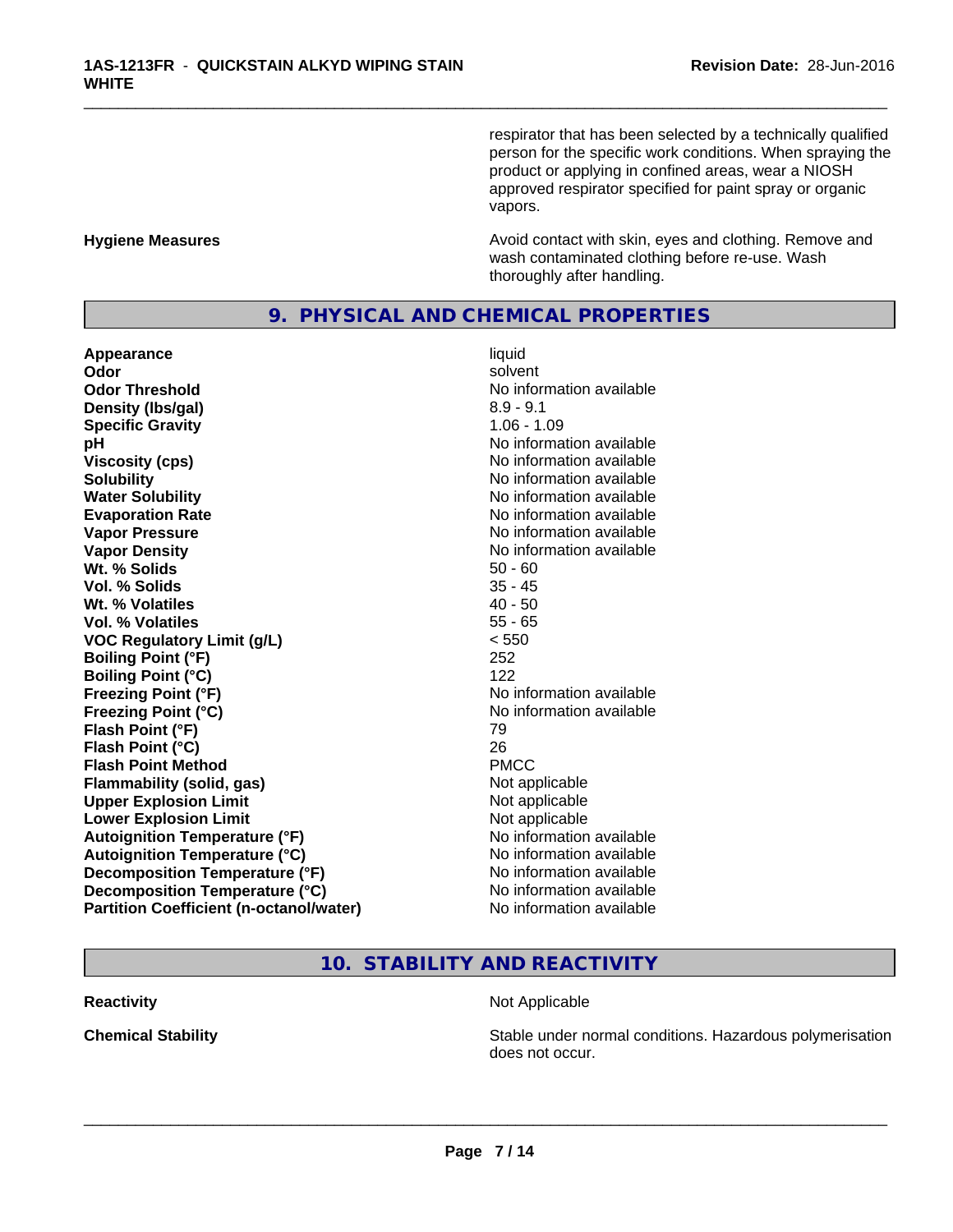| <b>Conditions To Avoid</b>                                             | Keep away from open flames, hot surfaces, static<br>electricity and sources of ignition. Sparks. Elevated<br>temperature.                                                                                        |  |
|------------------------------------------------------------------------|------------------------------------------------------------------------------------------------------------------------------------------------------------------------------------------------------------------|--|
| <b>Incompatible Materials</b>                                          | Incompatible with strong acids and bases and strong<br>oxidizing agents.                                                                                                                                         |  |
| <b>Hazardous Decomposition Products</b>                                | Thermal decomposition can lead to release of irritating<br>gases and vapors.                                                                                                                                     |  |
| <b>Possibility Of Hazardous Reactions</b>                              | None under normal conditions of use.                                                                                                                                                                             |  |
|                                                                        | 11. TOXICOLOGICAL INFORMATION                                                                                                                                                                                    |  |
| <b>Product Information</b><br>Information on likely routes of exposure |                                                                                                                                                                                                                  |  |
| <b>Principal Routes of Exposure</b>                                    | Eye contact, skin contact and inhalation.                                                                                                                                                                        |  |
| <b>Acute Toxicity</b><br><b>Product Information</b>                    | Repeated or prolonged exposure to organic solvents may<br>lead to permanent brain and nervous system damage.<br>Intentional misuse by deliberately concentrating and<br>inhaling vapors may be harmful or fatal. |  |
| Information on toxicological effects                                   |                                                                                                                                                                                                                  |  |
| <b>Symptoms</b>                                                        | No information available                                                                                                                                                                                         |  |
|                                                                        | Delayed and immediate effects as well as chronic effects from short and long-term exposure                                                                                                                       |  |
| Eye contact                                                            | Contact with eyes may cause irritation. Vapor may cause<br>irritation.                                                                                                                                           |  |
| <b>Skin contact</b>                                                    | May cause skin irritation and/or dermatitis. Prolonged skin<br>contact may defat the skin and produce dermatitis.                                                                                                |  |

**Inhalation Inhalation Harmful by inhalation. High vapor / aerosol concentrations** 

**Ingestion Ingestion Ingestion Example 2 Harmful if swallowed. Ingestion may cause irritation to** 

**Sensitization:**<br> **No** information available.<br> **No** information available.<br>
No information available. **Neurological Effects**<br> **No information available.**<br> **No information available**<br>
No information available **Mutagenic Effects Reproductive Effects Possible risk of impaired fertility. Possible risk of harm to** 

**Developmental Effects No information available. Target Organ Effects**<br> **STOT - single exposure**<br> **STOT - single exposure**<br> **Nay cause disorder and (** 

 $\overline{\phantom{a}}$  ,  $\overline{\phantom{a}}$  ,  $\overline{\phantom{a}}$  ,  $\overline{\phantom{a}}$  ,  $\overline{\phantom{a}}$  ,  $\overline{\phantom{a}}$  ,  $\overline{\phantom{a}}$  ,  $\overline{\phantom{a}}$  ,  $\overline{\phantom{a}}$  ,  $\overline{\phantom{a}}$  ,  $\overline{\phantom{a}}$  ,  $\overline{\phantom{a}}$  ,  $\overline{\phantom{a}}$  ,  $\overline{\phantom{a}}$  ,  $\overline{\phantom{a}}$  ,  $\overline{\phantom{a}}$ 

the unborn child.

effects.

are irritating to the eyes, nose, throat and lungs and may

unconsciousness, and other central nervous system

mucous membranes. Small amounts of this product aspirated into the respiratory system during ingestion or vomiting may cause mild to severe pulmonary injury,

**STOT - single exposure** May cause disorder and damage to the. Respiratory

system. Central nervous system (CNS).

cause headaches, dizziness, drowsiness,

possibly progressing to death.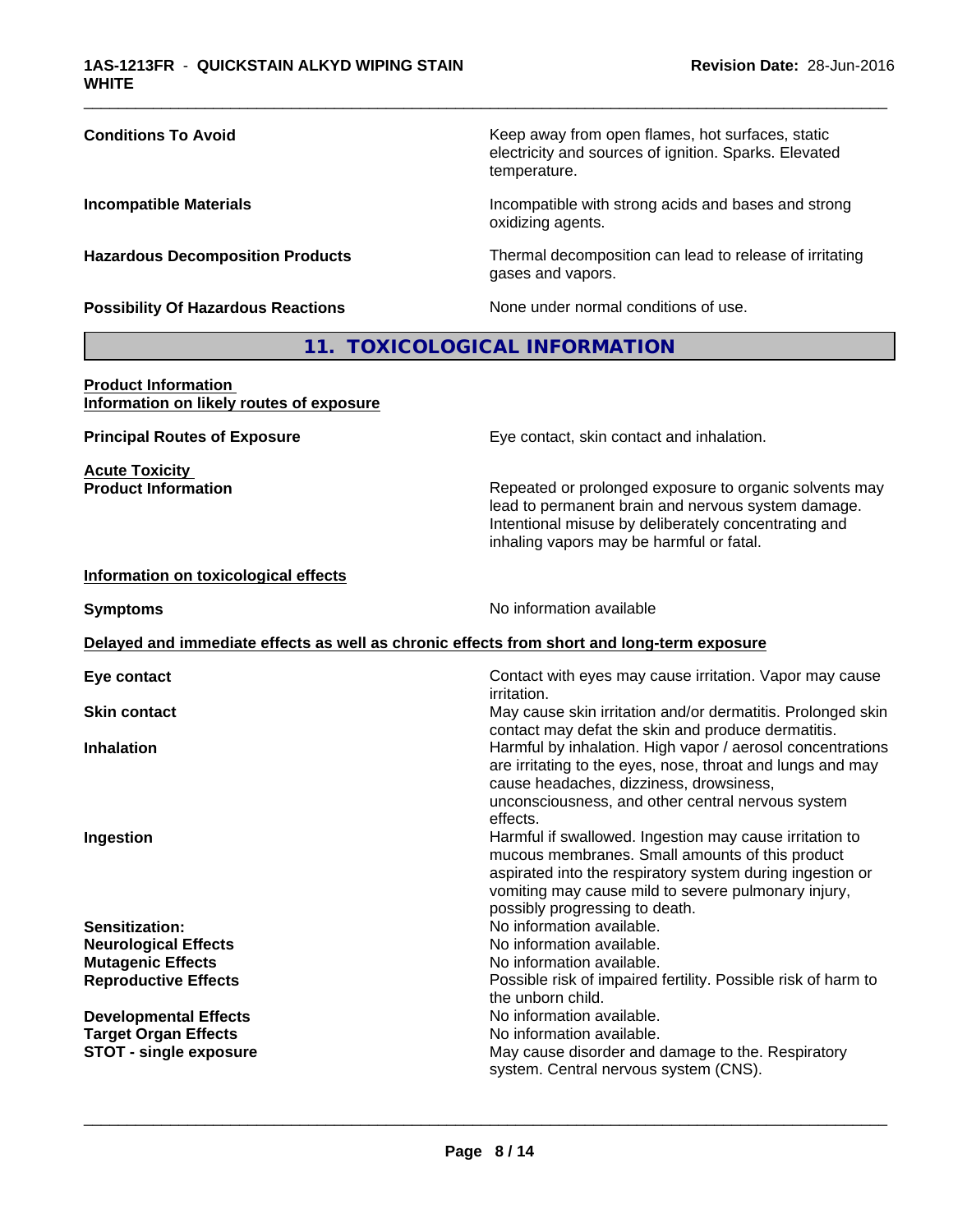| <b>STOT - repeated exposure</b>                   | Causes damage to organs through prolonged or repeated<br>exposure if inhaled. May cause disorder and damage to<br>the. Central nervous system (CNS). Causes damage to<br>organs through prolonged or repeated exposure if<br>swallowed. Causes damage to organs through prolonged<br>or repeated exposure in contact with skin. Blood. Causes<br>damage to organs through prolonged or repeated<br>exposure. |
|---------------------------------------------------|--------------------------------------------------------------------------------------------------------------------------------------------------------------------------------------------------------------------------------------------------------------------------------------------------------------------------------------------------------------------------------------------------------------|
| Other adverse effects<br><b>Aspiration Hazard</b> | No information available.<br>May be harmful if swallowed and enters airways. Small<br>amounts of this product aspirated into the respiratory<br>system during ingestion or vomiting may cause mild to<br>severe pulmonary injury, possibly progressing to death.                                                                                                                                             |

\_\_\_\_\_\_\_\_\_\_\_\_\_\_\_\_\_\_\_\_\_\_\_\_\_\_\_\_\_\_\_\_\_\_\_\_\_\_\_\_\_\_\_\_\_\_\_\_\_\_\_\_\_\_\_\_\_\_\_\_\_\_\_\_\_\_\_\_\_\_\_\_\_\_\_\_\_\_\_\_\_\_\_\_\_\_\_\_\_\_\_\_\_

# **Numerical measures of toxicity**

**The following values are calculated based on chapter 3.1 of the GHS document**

| ATEmix (oral)                        | 6943 mg/kg |
|--------------------------------------|------------|
| <b>ATEmix (dermal)</b>               | 5955 mg/kg |
| <b>ATEmix (inhalation-dust/mist)</b> | 41.9 ma/L  |
| <b>ATEmix (inhalation-vapor)</b>     | 84 mg/L    |

# **Component**

| Titanium dioxide                                                |
|-----------------------------------------------------------------|
| LD50 Oral: > 10000 mg/kg (Rat)                                  |
| Solvent naphtha (petroleum), heavy aromatic                     |
| LD50 Dermal: $> 2$ mL/kg (Rabbit)                               |
| LC50 Inhalation (Vapor): $>$ 590 mg/m <sup>3</sup> (Rat, 4 hr.) |
| Distillates, petroleum, hydrotreated light                      |
| LD50 Oral: $> 5,000$ mg/kg (Rat)                                |
| LD50 Dermal: > 3,000 mg/kg (Rabbit)                             |
| n-Butyl acetate                                                 |
| LD50 Oral: 10768 mg/kg (Rat)                                    |
| LD50 Dermal: > 17600 mg/kg (Rabbit)                             |
| LC50 Inhalation (Vapor): ppm (Rat, 4 hr.)                       |
| Sensitization: non-sensitizing (guinea pig)                     |
| Solvent naphtha, petroleum, light aromatic                      |
| LD50 Oral: 8400 mg/kg (Rat)                                     |
| Propylene glycol monomethyl ether acetate                       |
| LD50 Oral: 8532 mg/kg (Rat)                                     |
| LD50 Dermal: > 5000 mg/kg (Rabbit)                              |
| LC50 Inhalation (Vapor): $> 4345$ ppm                           |
| 2-Butoxyethanol                                                 |
| LD50 Oral: 470 mg/kg (Rat)                                      |
| LD50 Dermal: 220 mg/kg (Rabbit)                                 |
| LC50 Inhalation (Vapor): 450 ppm (Rat, 4 hr.)                   |
| 1,2,4-Trimethylbenzene                                          |
| LD50 Oral: 5000 mg/kg (Rat)                                     |
| LC50 Inhalation (Vapor): $18000$ mg/m <sup>3</sup> (Rat, 4 hr.) |
| Stoddard solvent                                                |
| LD50 Oral: $> 5,000$ mg/kg (Rat)                                |
|                                                                 |
|                                                                 |
|                                                                 |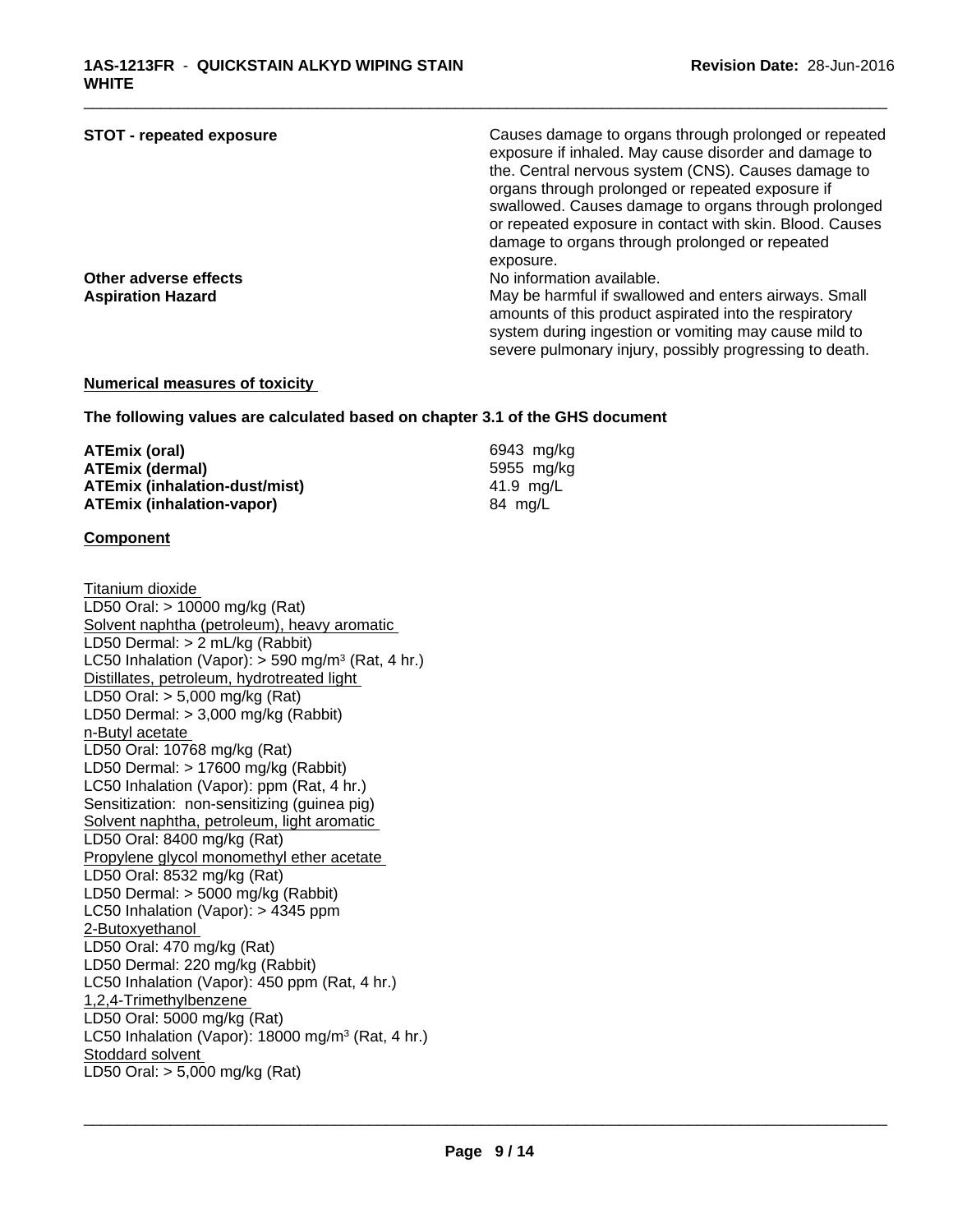# **1AS-1213FR** - **QUICKSTAIN ALKYD WIPING STAIN WHITE**

LD50 Dermal: > 3160 mg/kg (Rabbit) LC50 Inhalation (Vapor): > 6.1 mg/L (Rat) Xylene LD50 Oral: 4300 mg/kg (Rat) LD50 Dermal: > 1700 mg/kg (Rabbit) LC50 Inhalation (Vapor): 5000 ppm (Rat, 4 hr.) Silicon dioxide, wax coated LD50 Oral: > 3300 mg/kg (Rat) LD50 Dermal: > 5000 mg/kg (Rat) Naphthalene LD50 Oral: 969 mg/kg (Rat) LD50 Dermal: > 20,000 mg/kg (Rabbit) LC50 Inhalation (Vapor): > 340 mg/m<sup>3</sup> (Rat, 1 hr.) Ethyl benzene LD50 Oral: mg/kg (Rat) LD50 Dermal: > mg/kg (Rabbit) LC50 Inhalation (Vapor): mg/m<sup>3</sup> (Rat, 2 hr.)

# **Chronic Toxicity**

# **Carcinogenicity**

*The information below indicateswhether each agency has listed any ingredient as a carcinogen:.*

| <b>Chemical Name</b> | <b>IARC</b>                    | <b>NTP</b>                   |
|----------------------|--------------------------------|------------------------------|
|                      | 2B - Possible Human Carcinogen |                              |
| Titanium dioxide     |                                |                              |
|                      | 2B - Possible Human Carcinogen | Reasonably Anticipated Human |
| Naphthalene          |                                | Carcinogen                   |
|                      | 2B - Possible Human Carcinogen |                              |
| l Ethvl benzene      |                                |                              |

\_\_\_\_\_\_\_\_\_\_\_\_\_\_\_\_\_\_\_\_\_\_\_\_\_\_\_\_\_\_\_\_\_\_\_\_\_\_\_\_\_\_\_\_\_\_\_\_\_\_\_\_\_\_\_\_\_\_\_\_\_\_\_\_\_\_\_\_\_\_\_\_\_\_\_\_\_\_\_\_\_\_\_\_\_\_\_\_\_\_\_\_\_

• Although IARC has classified titanium dioxide as possibly carcinogenic to humans (2B), their summary concludes: "No significant exposure to titanium dioxide is thought to occur during the use of products in which titanium dioxide is bound to other materials, such as paint."

# **Legend**

IARC - International Agency for Research on Cancer NTP - National Toxicity Program OSHA - Occupational Safety & Health Administration

**12. ECOLOGICAL INFORMATION**

# **Ecotoxicity Effects**

The environmental impact of this product has not been fully investigated.

# **Product Information**

# **Acute Toxicity to Fish**

No information available

# **Acute Toxicity to Aquatic Invertebrates**

No information available

# **Acute Toxicity to Aquatic Plants**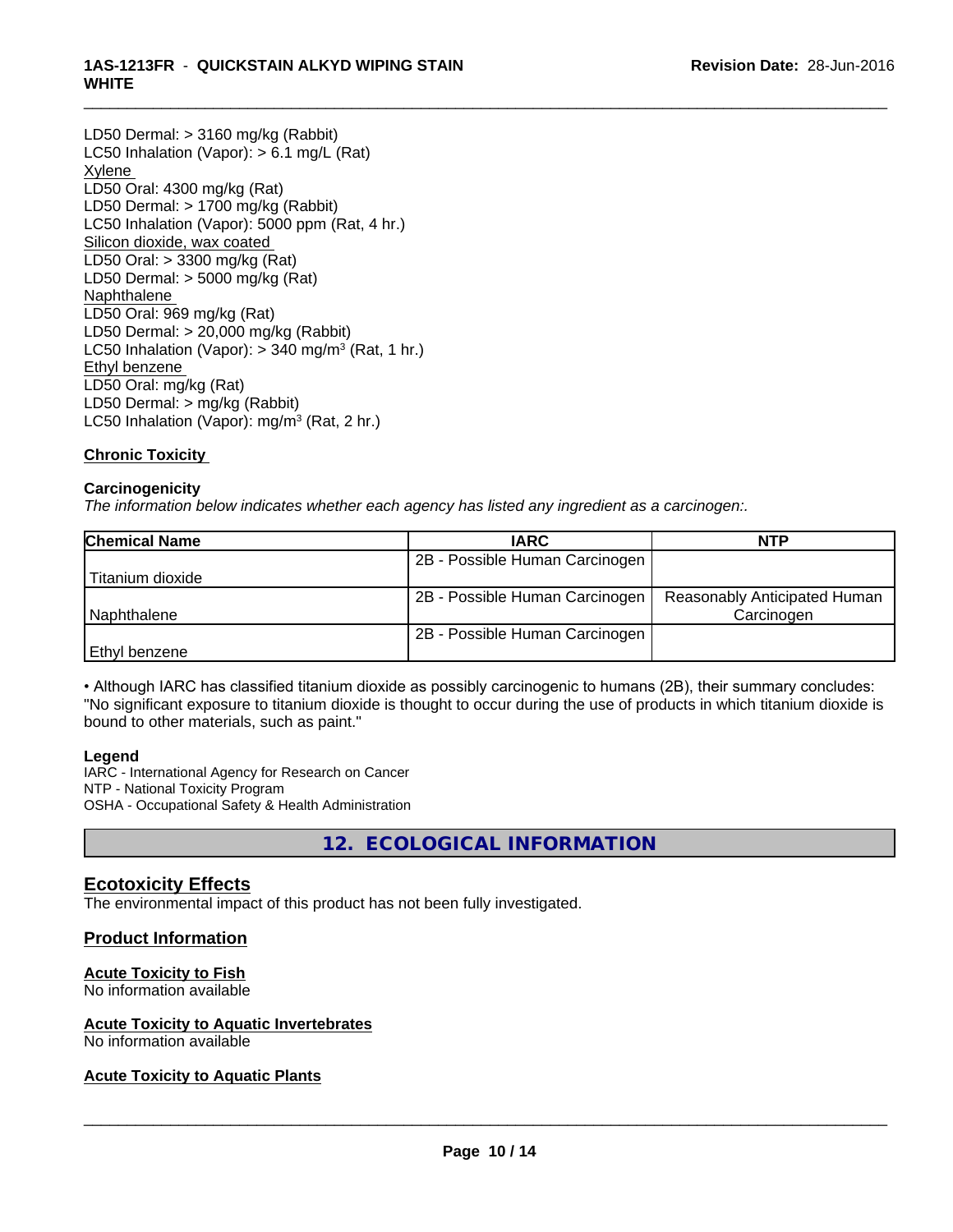\_\_\_\_\_\_\_\_\_\_\_\_\_\_\_\_\_\_\_\_\_\_\_\_\_\_\_\_\_\_\_\_\_\_\_\_\_\_\_\_\_\_\_\_\_\_\_\_\_\_\_\_\_\_\_\_\_\_\_\_\_\_\_\_\_\_\_\_\_\_\_\_\_\_\_\_\_\_\_\_\_\_\_\_\_\_\_\_\_\_\_\_\_

No information available

#### **Persistence / Degradability**

No information available.

#### **Bioaccumulation / Accumulation**

No information available.

### **Mobility in Environmental Media**

No information available.

#### **Ozone**

No information available

# **Component**

# **Acute Toxicity to Fish**

Titanium dioxide  $LC50:$  > 1000 mg/L (Fathead Minnow - 96 hr.) n-Butyl acetate LC50: 18 mg/L (Fathead Minnow - 96 hr.) 2-Butoxyethanol LC50: 1490 mg/L (Bluegill sunfish - 96 hr.) Xylene LC50: 13.5 mg/L (Rainbow Trout - 96 hr.) Ethyl benzene LC50: 12.1 mg/L (Fathead Minnow - 96 hr.)

# **Acute Toxicity to Aquatic Invertebrates**

n-Butyl acetate EC50: 72.8 mg/L (Daphnia magna - 48 hr.) Ethyl benzene EC50: 1.8 mg/L (Daphnia magna - 48 hr.)

# **Acute Toxicity to Aquatic Plants**

n-Butyl acetate EC50: 674.7 mg/L (Green algae (Scenedesmus subspicatus), 72 hrs.) Ethyl benzene EC50: 4.6 mg/L (Green algae (Scenedesmus subspicatus), 72 hrs.)

**13. DISPOSAL CONSIDERATIONS**

**Waste Disposal Method Dispose of in accordance with federal, state, provincial,** and local regulations. Local requirements may vary, consult your sanitation department or state-designated environmental protection agency for more disposal options.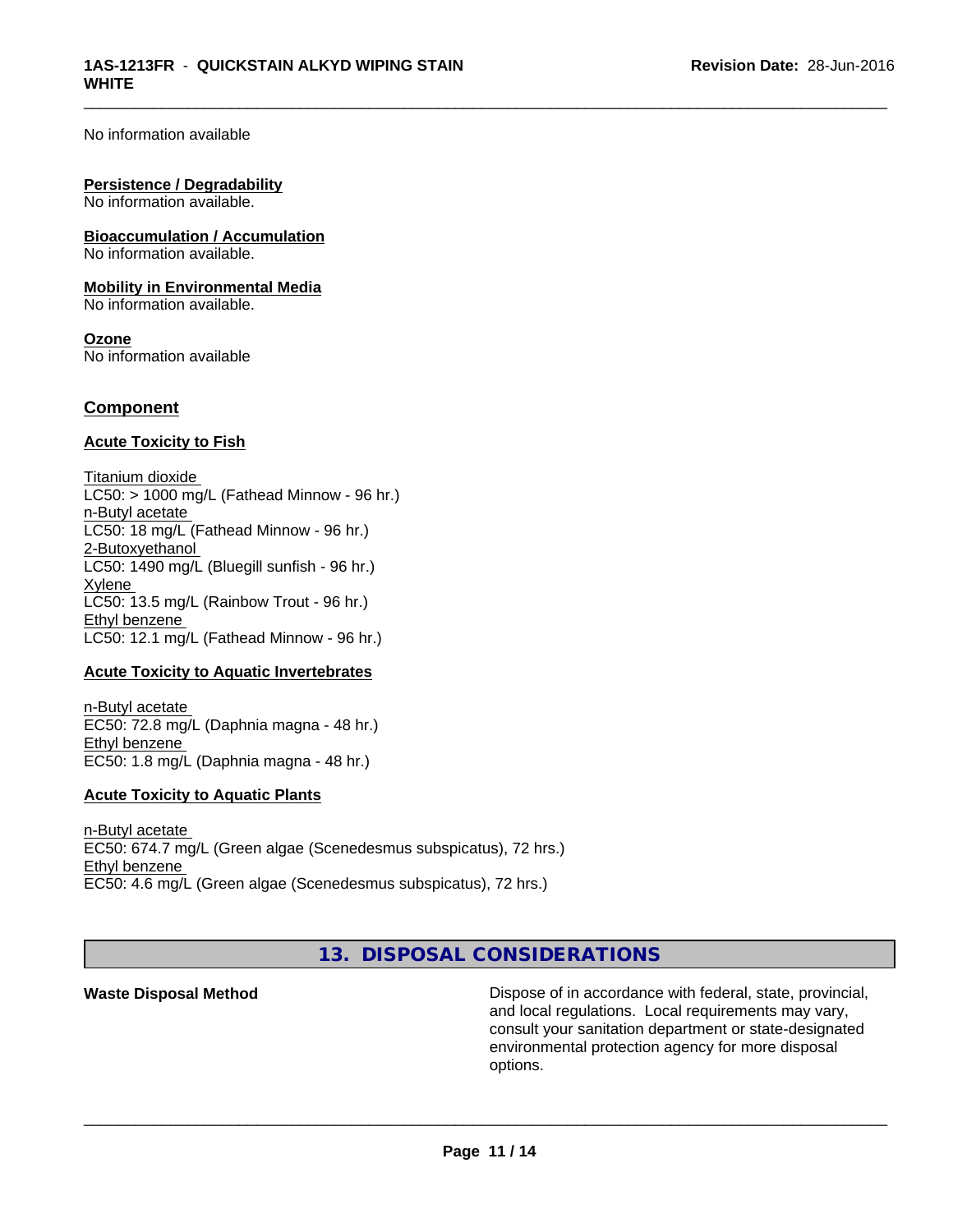**Empty Container Warning <b>Emptied** Containers may retain product residue. Follow label warnings even after container is emptied. Residual vapors may explode on ignition.

**14. TRANSPORT INFORMATION**

| TDG                         |                       |
|-----------------------------|-----------------------|
| <b>Proper Shipping Name</b> | Paint                 |
| <b>Hazard Class</b>         | ີ                     |
| UN-No                       | UN1263                |
| <b>Packing Group</b>        | Ш                     |
| <b>Description</b>          | UN1263, Paint, 3, III |

\_\_\_\_\_\_\_\_\_\_\_\_\_\_\_\_\_\_\_\_\_\_\_\_\_\_\_\_\_\_\_\_\_\_\_\_\_\_\_\_\_\_\_\_\_\_\_\_\_\_\_\_\_\_\_\_\_\_\_\_\_\_\_\_\_\_\_\_\_\_\_\_\_\_\_\_\_\_\_\_\_\_\_\_\_\_\_\_\_\_\_\_\_

**ICAO / IATA** Contact the preparer for further information.

**IMDG / IMO Contact the preparer for further information.** 

# **15. REGULATORY INFORMATION**

# **International Inventories**

| <b>TSCA: United States</b> | Yes - All components are listed or exempt. |
|----------------------------|--------------------------------------------|
| <b>DSL: Canada</b>         | Yes - All components are listed or exempt. |

# **National Pollutant Release Inventory (NPRI)**

# **NPRI Parts 1- 4**

This product contains the following Parts 1-4 NPRI chemicals:

| <b>Chemical Name</b>               | <b>CAS-No</b>  | Weight % (max) | <b>NPRI Parts 1-4</b> |  |
|------------------------------------|----------------|----------------|-----------------------|--|
| Solvent naphtha (petroleum), heavy | 64742-94-5     | $3 - 7%$       | Listed                |  |
| aromatic                           |                |                |                       |  |
| n-Butyl acetate                    | 123-86-4       | $3 - 7%$       | Listed                |  |
| Propylene glycol monomethyl ether  | 108-65-6       | $1 - 5%$       | Listed                |  |
| acetate                            |                |                |                       |  |
| 2-Butoxyethanol                    | 111-76-2       | $1 - 5%$       | Listed                |  |
| 1,2,4-Trimethylbenzene             | 95-63-6        | $1 - 5%$       | Listed                |  |
| Xvlene                             | 1330-20-7      | $1 - 5%$       | Listed                |  |
| Naphthalene                        | $91 - 20 - 3$  | $0.5 - 1\%$    | Listed                |  |
| Ethyl benzene                      | $100 - 41 - 4$ | $0.1 - 0.25%$  | Listed                |  |
|                                    |                |                |                       |  |

# **NPRI Part 5**

This product contains the following NPRI Part 5 Chemicals:

| <b>Chemical Name</b><br>Solvent naphtha (petroleum), heavy | <b>CAS-No</b><br>64742-94-5 | Weight % (max)<br>$3 - 7%$ | <b>NPRI Part 5</b><br>Listed |  |
|------------------------------------------------------------|-----------------------------|----------------------------|------------------------------|--|
| aromatic<br>Distillates, petroleum, hydrotreated<br>light  | 64742-47-8                  | $3 - 7%$                   | Listed                       |  |
| n-Butyl acetate                                            | 123-86-4                    | $3 - 7%$                   | Listed                       |  |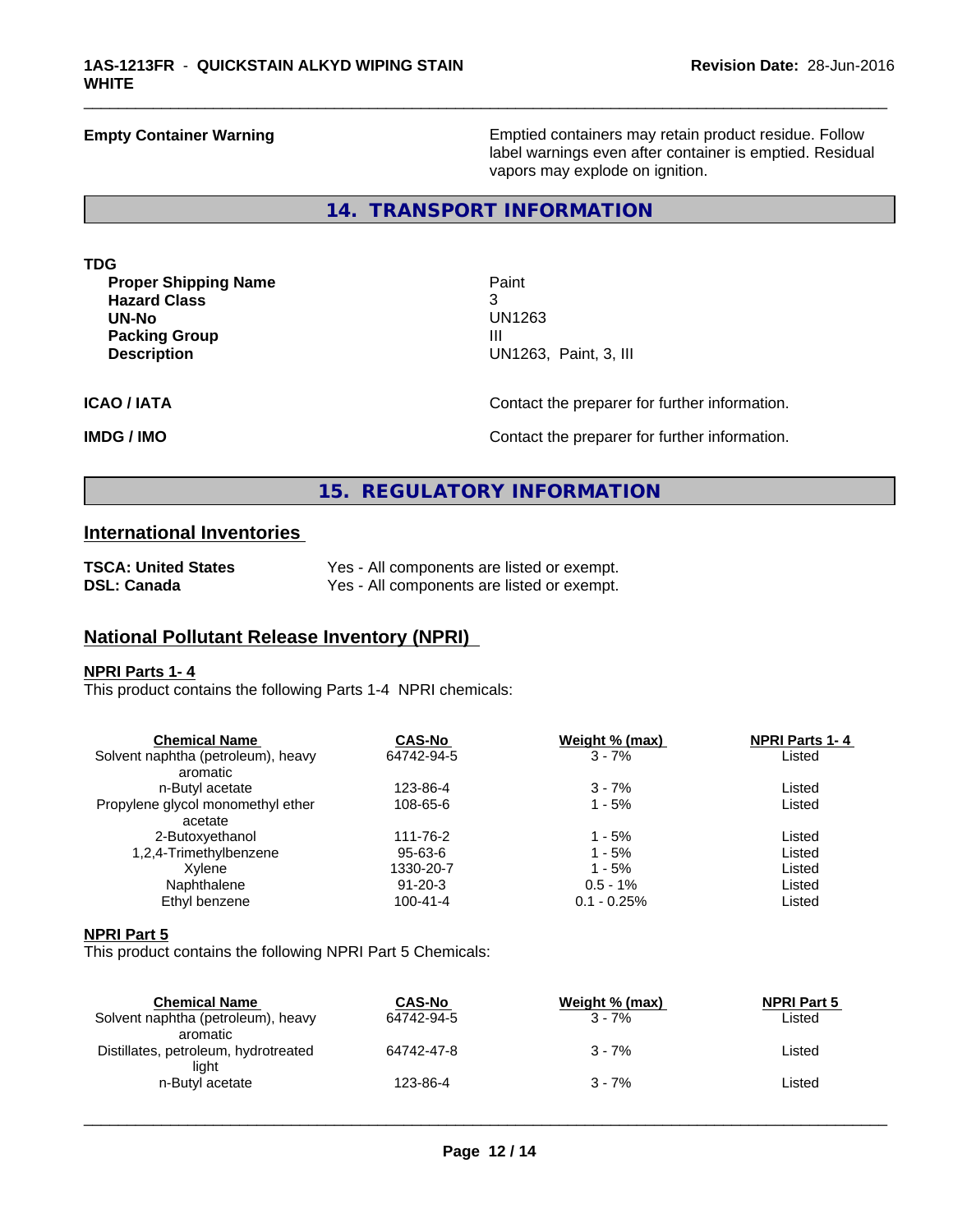# **1AS-1213FR** - **QUICKSTAIN ALKYD WIPING STAIN WHITE**

| Solvent naphtha, petroleum, light<br>aromatic | 64742-95-6 | $1 - 5%$ | Listed |  |
|-----------------------------------------------|------------|----------|--------|--|
| Propylene glycol monomethyl ether<br>acetate  | 108-65-6   | $1 - 5%$ | Listed |  |
| 2-Butoxyethanol                               | 111-76-2   | $1 - 5%$ | Listed |  |
| VM&P naphtha                                  | 64742-89-8 | 1 - 5%   | Listed |  |
| 1,2,4-Trimethylbenzene                        | 95-63-6    | $1 - 5%$ | Listed |  |
| Stoddard solvent                              | 8052-41-3  | $1 - 5%$ | Listed |  |
| Xvlene                                        | 1330-20-7  | 1 - 5%   | Listed |  |

\_\_\_\_\_\_\_\_\_\_\_\_\_\_\_\_\_\_\_\_\_\_\_\_\_\_\_\_\_\_\_\_\_\_\_\_\_\_\_\_\_\_\_\_\_\_\_\_\_\_\_\_\_\_\_\_\_\_\_\_\_\_\_\_\_\_\_\_\_\_\_\_\_\_\_\_\_\_\_\_\_\_\_\_\_\_\_\_\_\_\_\_\_

#### **WHMIS Regulatory Status**

This product has been classified in accordance with the hazard criteria of the Hazardous Products Regulations (HPR) and the SDS contains all the information required by the HPR.

# **16. OTHER INFORMATION**

**HMIS** - **Health:** 2\* **Flammability:** 3 **Reactivity:** 0 **PPE:** - **HMIS Legend**

0 - Minimal Hazard

1 - Slight Hazard

2 - Moderate Hazard

3 - Serious Hazard

4 - Severe Hazard

\* - Chronic Hazard

X - Consult your supervisor or S.O.P. for "Special" handling instructions.

*Note: The PPE rating has intentionally been left blank. Choose appropriate PPE that will protect employees from the hazards the material will present under the actual normal conditions of use.*

*Caution: HMISÒ ratings are based on a 0-4 rating scale, with 0 representing minimal hazards or risks, and 4 representing significant hazards or risks. Although HMISÒ ratings are not required on MSDSs under 29 CFR 1910.1200, the preparer, has chosen to provide them. HMISÒ ratings are to be used only in conjunction with a fully implemented HMISÒ program by workers who have received appropriate HMISÒ training. HMISÒ is a registered trade and service mark of the NPCA. HMISÒ materials may be purchased exclusively from J. J. Keller (800) 327-6868.*

**WARNING!** If you scrape, sand, or remove old paint, you may release lead dust. LEAD IS TOXIC. EXPOSURE TO LEAD DUST CAN CAUSE SERIOUS ILLNESS, SUCH AS BRAIN DAMAGE, ESPECIALLY IN CHILDREN. PREGNANT WOMEN SHOULD ALSO AVOID EXPOSURE.Wear a NIOSH approved respirator to control lead exposure. Clean up carefully with a HEPA vacuum and a wet mop. Before you start, find out how to protect yourself and your family by logging onto Health Canada @

http://www.hc-sc.gc.ca/ewh-semt/contaminants/lead-plomb/asked\_questions-questions\_posees-eng.php.

| <b>Prepared By</b>         | <b>Product Stewardship Department</b><br>Benjamin Moore & Co.<br>101 Paragon Drive<br>Montvale, NJ 07645<br>855-724-6802 |
|----------------------------|--------------------------------------------------------------------------------------------------------------------------|
| <b>Revision Date:</b>      | 28-Jun-2016                                                                                                              |
| <b>Reason For Revision</b> | Not available                                                                                                            |

**Disclaimer**